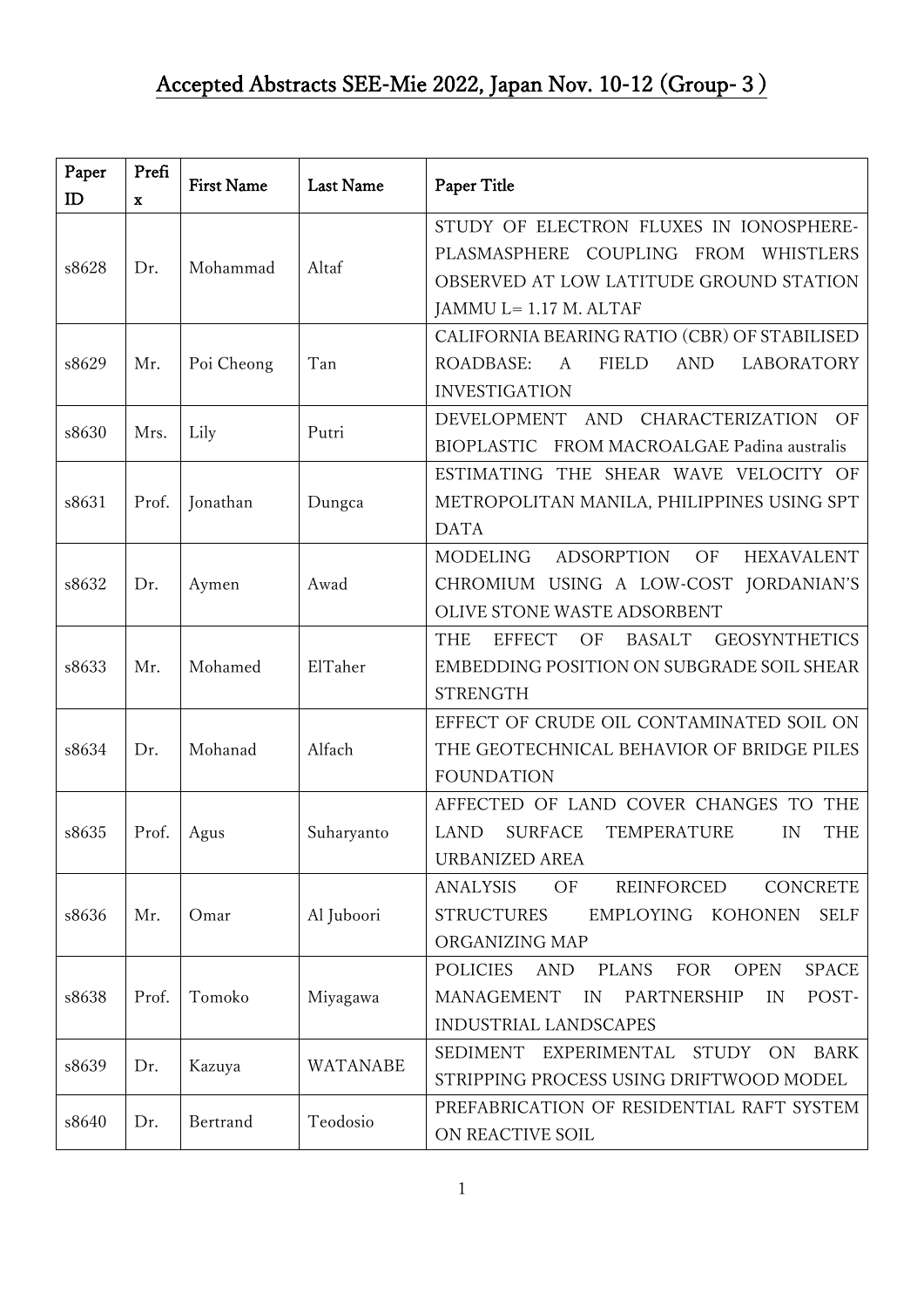## Accepted Abstracts SEE-Mie 2022, Japan Nov. 10-12 (Group-3)

| s8641 | Mr.  | Pawarotorn       | Chaipetch    | <b>BUDGET</b><br>PRIORITIZATION<br><b>ROAD</b><br>OF<br><b>RURAL</b><br>MAINTENANCE USING THE INTEGRATED AHP - |
|-------|------|------------------|--------------|----------------------------------------------------------------------------------------------------------------|
|       |      |                  |              | TOPSIS METHOD TO DECISION SUPPORT SYSTEM                                                                       |
|       |      |                  |              | <b>IMPACT</b><br>OF<br>FLOODGATE<br>ON<br>STRUCTURE.                                                           |
|       |      | Wathinee         | Suanpaga     | DIVERSITY, AND CARBON STOCK OF WOODY                                                                           |
| s8642 | Dr.  |                  |              | PLANTS AFTER AGRICULTURE ABANDONMENT IN                                                                        |
|       |      |                  |              | CENTRAL THAILAND                                                                                               |
|       |      | Zhijun           | Tang         | SURVEY ON RESIDENTS' AWARENESS TO BUILD                                                                        |
|       |      |                  |              | RESIDENTS'-PATTICIPATION<br><b>SYSTEM</b><br>OF<br><b>THE</b>                                                  |
| s8643 | Mrs. |                  |              | MONITORING FOR SLOPE DISASTER PREVENTION                                                                       |
|       |      |                  |              | USING THE TILT SENSORS                                                                                         |
|       |      | Heriansyah       | Putra        | FIXATION OF SOYBEAN EXTRACT METHOD FOR                                                                         |
|       |      |                  |              | BIOCATALYST IN SOYBEAN CRUDE UREASE                                                                            |
| s8644 | Dr.  |                  |              | CALCITE PRECIPITATION AND ITS APPLICABILITY                                                                    |
|       |      |                  |              | AS A SOIL IMPROVEMENT TECHNIQUE                                                                                |
|       |      |                  | Sadeghabafdi | AN INVESTIGATION ON NON-LINEAR BEHAVIOR                                                                        |
| s8645 | Mr.  | Alireza          |              | <b>UNSATURATED</b><br><b>SOILS</b><br><b>FOCUSING</b><br>OF<br><b>ON</b>                                       |
|       |      |                  |              | BARCELONA BASIC MODEL                                                                                          |
|       |      |                  | Rahardjo     | PROBABLE INCREASE OF FLASH FLOOD HAZARD                                                                        |
| s8646 | Dr.  | Adam<br>Pamudji  |              | AREAS ALONG KRASAK RIVER ON MT. MERAPI                                                                         |
|       |      |                  |              | SLOPE DUE TO CLIMATE CHANGE                                                                                    |
| s8647 | Mr.  | Khaled           | Elsayed      | <b>RECYCLED</b><br><b>USING</b><br><b>CONCRETE</b><br>BEHAVIOR                                                 |
|       |      |                  |              | <b>WASTEWATER</b>                                                                                              |
|       | Dr.  | Mohammadre<br>za | Atrechian    | IMPROVING THE CONSOLIDATION AND CREEP                                                                          |
| s8648 |      |                  |              | BEHAVIOR OF DISPERSIVE CLAY BY ADDING ISSA                                                                     |
|       |      |                  |              | AND HYDRATED LIME                                                                                              |
|       | Mr.  | Yohans           | Sunarno      | OF<br>PERFORMANCE<br>HIGH-VOLUME<br><b>FLY</b><br>ASH                                                          |
| s8649 |      |                  |              | <b>CONCRETE</b><br><b>USING</b><br>(HVFAC)<br>CHEMICAL                                                         |
|       |      |                  |              | <b>ADMIXTURE TYPE E</b>                                                                                        |
|       | Mr.  | Muhammad         | Isnaeni      | PERFORMANCE'S COMPARISON OF GEOMETRIC                                                                          |
| s8650 |      |                  |              | SHAPE OF DESILTING BASIN RECTANGULAR AND                                                                       |
|       |      |                  |              | VORTEX DESILTING BASIN                                                                                         |
| s8651 | Dr.  | Salma            | Al kodsi     | SIMPLIFIED NUMERICAL MODEL FORMULATION                                                                         |
|       |      |                  |              | <b>EXAMINE</b><br><b>THE</b><br><b>IMPACT</b><br>OF<br><b>VISCOUS</b><br>TO                                    |
|       |      |                  |              | <b>PARAMETERS</b><br>ON<br>THE<br><b>PILES</b><br><b>BEARING</b>                                               |
|       |      |                  |              | <b>CHARACTERISTICS</b>                                                                                         |
| s8652 | Mr.  | Watcharapol      | Wonglertarak | DECOLORIZATION BY CATALYTIC OZONATION                                                                          |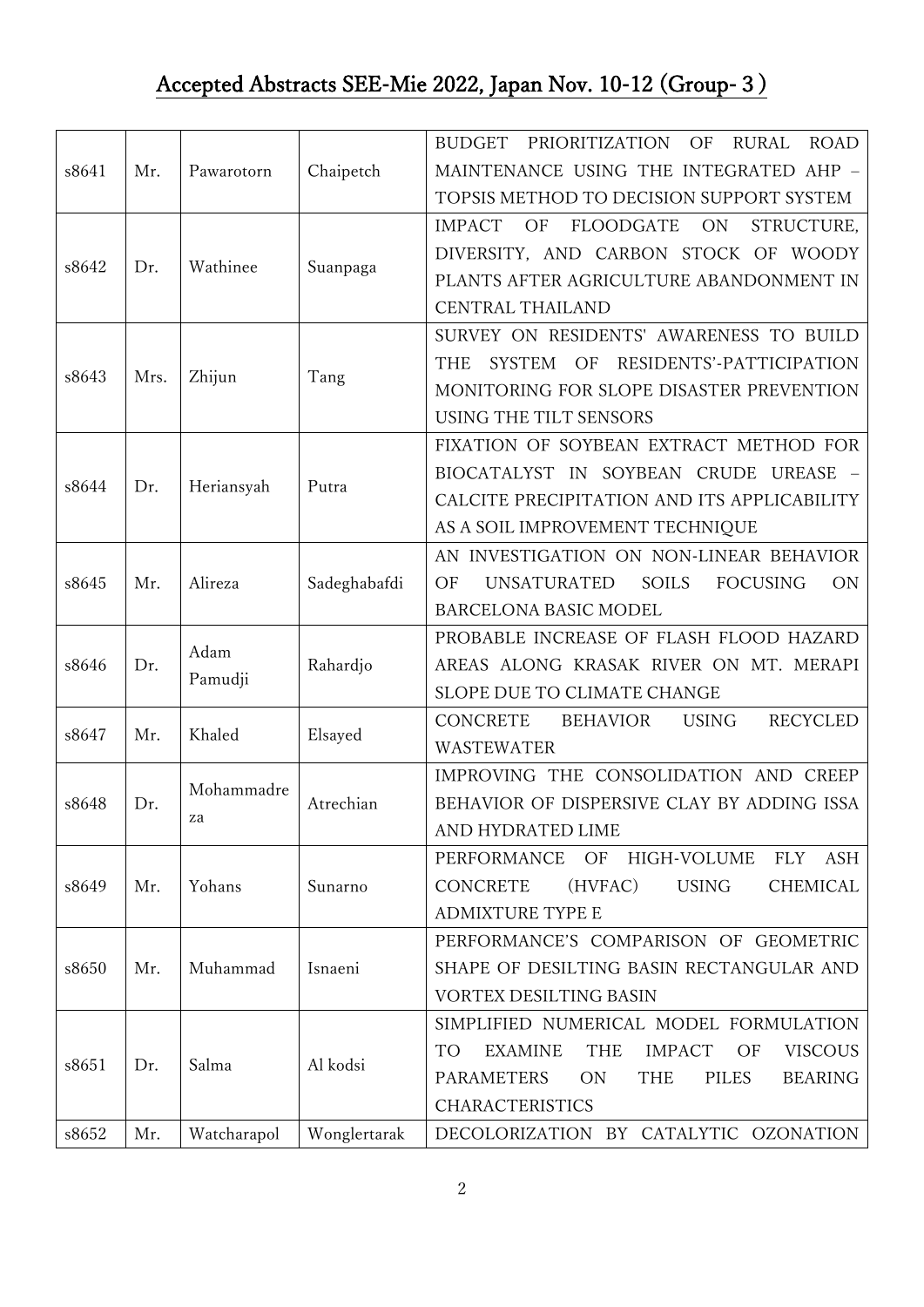## Accepted Abstracts SEE-Mie 2022, Japan Nov. 10-12 (Group-3)

|       |       |             |                              | USING $Mn(II)$ Fe(II) and Fe(III)                                                                                                                                                                                                                                                                                                |
|-------|-------|-------------|------------------------------|----------------------------------------------------------------------------------------------------------------------------------------------------------------------------------------------------------------------------------------------------------------------------------------------------------------------------------|
| s8653 | Mr.   | Fahmi       | Aldiamar                     | EVALUATION<br>OF<br><b>ROAD</b><br>CASE<br>STUDY AND<br>LANDSLIDE OVER TUFF-MATERIAL                                                                                                                                                                                                                                             |
| s8654 | Mrs.  | Dea         | Pertiwi                      | PERFORMANCE<br>OF<br><b>FIELD</b><br><b>EVALUATION</b><br>ENVIROMENTALLY FRIENDLY PREFABRICATED<br>VERTICAL DRAIN (PVD)                                                                                                                                                                                                          |
| s8655 | Dr.   | Douangmixay | <b>DOUNSUVA</b><br><b>NH</b> | EXISTING BRIDGE CAPACITY EVALUATION FOR<br>TRANSPORTATION HAVEY TRAILER                                                                                                                                                                                                                                                          |
| s8656 | Prof. | <b>SAAD</b> | <b>ALABDULLA</b><br>H        | THE BEHAVIOR OF RAILWAY WHEN CHANGING<br>THICKNESS OF SUB-BALLAST<br><b>USE</b><br><b>THE</b><br><b>AND</b><br><b>GEOTEXTILE</b><br>AT<br>DIFFERENT POSITIONS<br><b>AND</b><br><b>CALCULATE</b><br><b>HOW</b><br><b>MUCH</b><br><b>GEOTEXTILE</b><br>EQUIVALENT<br><b>TO</b><br>THE<br>THICKNESS<br>OF<br>SUB-<br><b>BALLAST</b> |
| s8657 | Dr.   | Yuriko      | Matsubayashi                 | EVACUATION RISK ASSESSMENT OF FLOODED<br>SLOPING ROAD IN THE CITY OF KAMAISHI, JAPAN                                                                                                                                                                                                                                             |
| s8658 | Mrs.  | Desyanti    | Desyanti                     | AN INTRODUCTION TO LINI APPLICATION FOR<br>EARTHQUAKE RESISTANT DESIGN OF BRIDGES IN<br><b>INDONESIA</b>                                                                                                                                                                                                                         |
| s8659 | Mr.   | Yohannes    | Firzal                       | Heritage<br>for<br>Low-Cost<br>Technology<br><b>Buildings</b><br>Documentation                                                                                                                                                                                                                                                   |
| s8660 | Prof. | Bambang     | Istijono                     | THE RELATIONSHIP BETWEEN<br>THE LEVEL<br>OF<br>DAMAGE AND THE POSITION OF HOUSES DUE TO<br>THE 2022 PASAMAN EARTHQUAKE                                                                                                                                                                                                           |
| s8661 | Dr.   | Rohaya      | Abdul Malek                  | <b>ON</b><br><b>USING</b><br>PERFORMANCE<br><b>MONITORING</b><br>REACTIVE PERLIS RICE HUSK ASH AS PARTIAL<br>MORTAR REPLACEMENT                                                                                                                                                                                                  |
| s8662 | Dr.   | Marwan      | Asof                         | CHARACTERISTICS ANALYSIS OF CHAR RESULTED<br>OF LOW RANK COAL GASIFICATION                                                                                                                                                                                                                                                       |
| s8663 | Mrs.  | Cheryl Lyne | Roxas                        | Corrosion Evaluation of Reinforced Concrete with Gold<br>Mine Tailings as Partial Replacement to Fine Aggregates                                                                                                                                                                                                                 |
| s8664 | Mrs.  | Cheryl Lyne | Roxas                        | RESPONSE OPTIMIZATION OF MIX PROPORTIONS<br>OF MORTARS MIXED AND CURED WITH SEAWATER<br>AND CEMENTITIOUS MATERIALS                                                                                                                                                                                                               |
| s8665 | Dr.   | Nadia       | Kamaruddin                   | FIELD AND LABORATORY INVESTIGATION OF A 60-<br>YEAR OLD PRECAST PRESTRESSED CONCRETE<br><b>BUILDING IN JAPAN</b>                                                                                                                                                                                                                 |